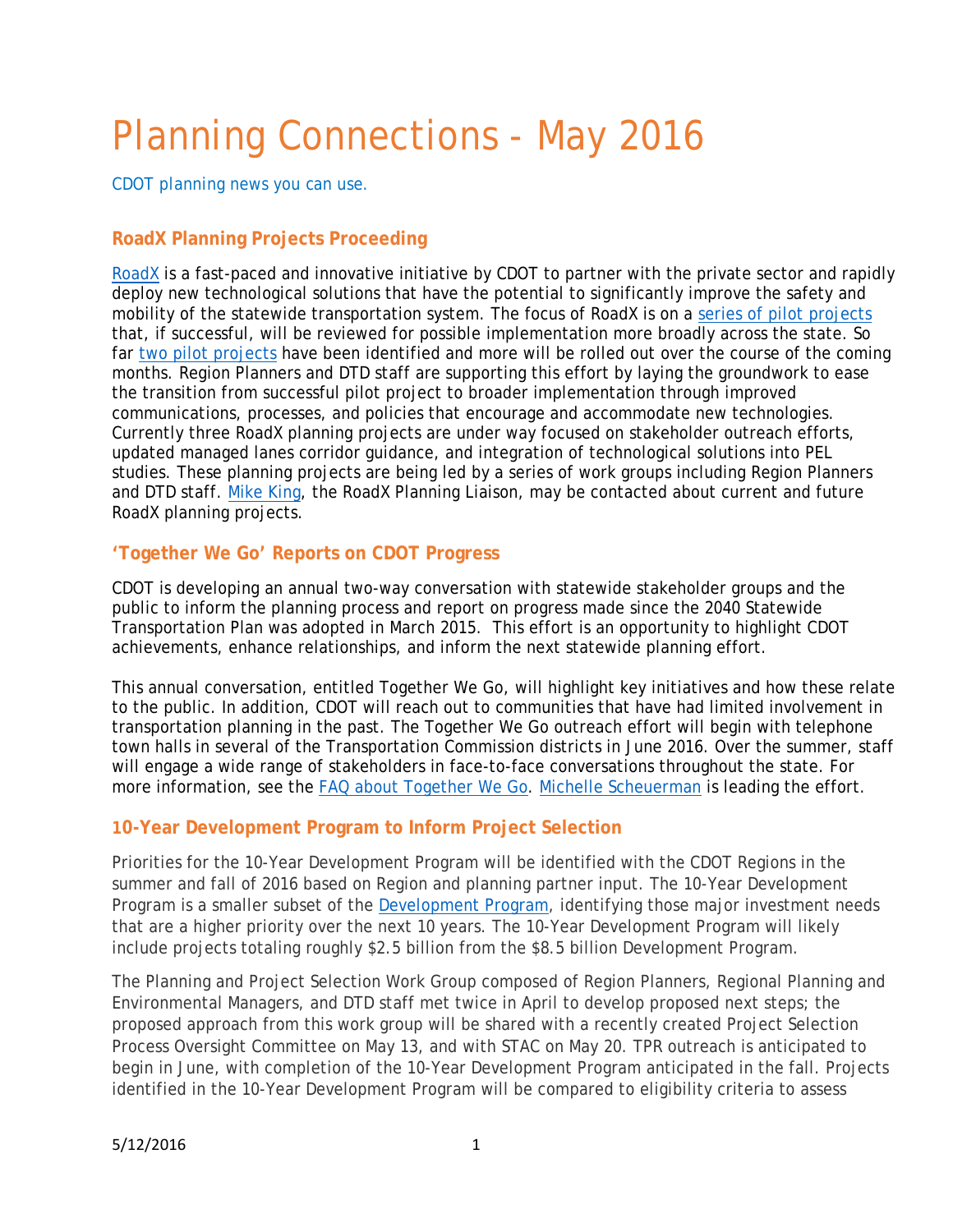which of several funding opportunities – such as SB 228, National Highway Freight Program, and discretionary grant programs - are applicable to each.

The Development Program is part of the broader Project Selection and Prioritization initiative. Both efforts will be supported by work groups and overseen by the Project Selection Process Oversight Committee, composed of members of CDOT Executive Management. The Planning and Project Selection Work Group will consider how to incorporate criteria, weighting, and tools into the 10-Year Development Program process. Jeff Sudmeier and William Johnson are leading these efforts.

# **Commission approves Safe Routes to Schools projects**

The Transportation Commission approved 21 Safe Routes to Schools projects in April, including seven infrastructure and 14 education and encouragement projects. The infrastructure projects totaled \$2 million and the education and encouragement projects totaled \$499,437. Recipients of the grants are:

- Infrastructure: City of Boulder, City of Durango, City of Englewood, Pueblo County government, Summit County government, Town of Basalt, and Town of Pagosa Springs.
- Education and Encouragement:

Archuleta School District, Center Consolidated Schools 26JT, City of Arvada, City and County of Denver, City of Durango, City of Fort Collins, City of Golden, City of Sterling, Englewood Schools, Holyoke School District Re-1J, Lake County Build a Generation, Mesa County and Grand Valley MPO, School District 27J (Brighton), and Thompson R-2J School District.

The awarded projects can be viewed at: http://www.codot.gov/programs/bikeped/safe-routes.

# **Updates in Brief**

- **Bike/Ped Policy** The Transportation Commission is anticipated to adopt the updated Bike/Ped Policy Directive 1602 at their May meeting. A detailed Procedural Directive will be finalized in June.
- **Discretionary Grants** Three applications were submitted by CDOT under the FASTLANE grant program: US 287 Lamar Reliever Route, US 85 Centennial Highway, and a Truck Parking Information Management System. La Plata County submitted an application for US 550. Applications were also submitted for I-25 North under the TIGER Program by CDOT, and under the FASTLANE Program by North Front Range MPO. CDOT also intends to submit four applications under the Federal Lands Access Program (FLAP) in May: US 160 Towaoc Passing Lanes, US 50 Blue Creek Canyon, US 550, and SH 139 Little Horse South.
- **Freight Planning** The Freight Advisory Council (FAC) identified five focus areas to invest time in identifying both short and long-term needs: low vertical clearance bridges, truck parking, highway safety, communication, and education. A consultant (Cambridge Systematics with FHU) has been selected for development of the Multimodal Freight Plan and updated State Freight & Passenger Rail Plan. Kickoff is anticipated this summer. Staff are currently working on an approach to implementation of FAST Act freight programs, including the designation of Critical Urban and Rural Freight Corridors and carrying out the new formulabased National Highway Freight Program.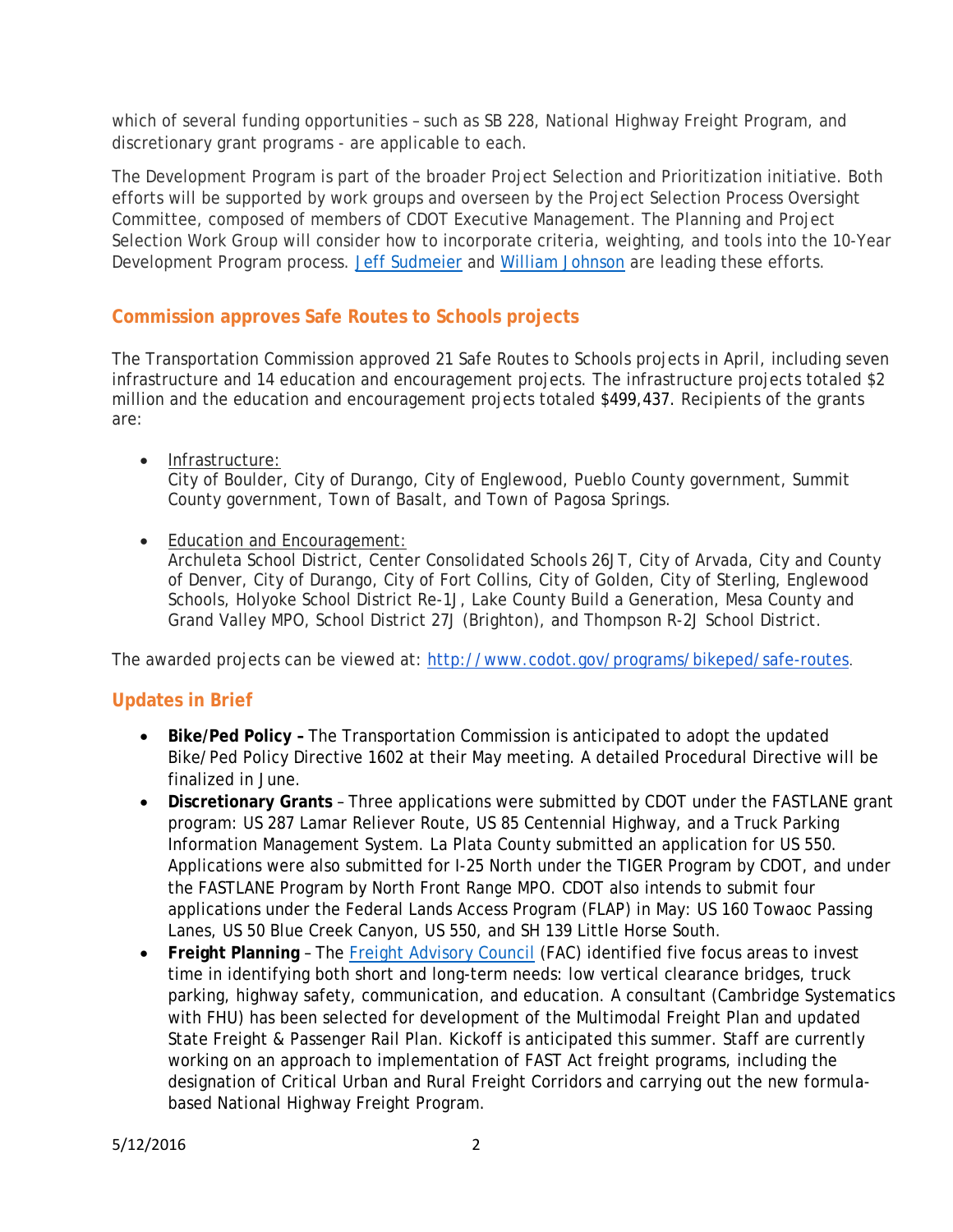- **RUC Pilot** The CDOT Road Usage Charge (RUC) Pilot is anticipated to begin this summer. CDOT is also participating in a grant application submitted by a consortium of western states for a regional RUC project.
- **Planning Process** Several efforts are currently planned or underway to prepare for and make improvements to the next long-range planning cycle; these include development of Program Distribution; Policy Directive 14.0 update; Statewide, Regional, and other transportation plans; and the STIP. To date this has included TPR-level discussions, surveys, and an April workshop on "Statewide Plan Lessons Learned."
- SW MPO MPOs are discussing potential changes to the format of the SW MPO meeting, including possibly going to an MPO-host format in which the meeting would be hosted by a different MPO each month and rotate around the state.
- **STIP** The updated FY 17-21 STIP will be approved by the Transportation Commission at their May meeting. Grand Valley MPO, PPACG, and PACOG are approving updated FY 17-21 TIPs. DRCOG and NFRMPO are still reviewing the timeline and process to do so.
- **Updated Allocations**  The Regions and MPOs in May will receive notices of updated allocations for sub-allocated programs based on the FY 17 budget. At the request of the MPOs, updated allocations for CMAQ, STP-M, TAP, and Metro Planning will also be provided through FY 21.
- **Website**  The CDOT Planning website has been reorganized and additional content added. Further additions and enhancements are in progress.

# **Transportation Commission Corner**

Planning highlights of the April Transportation Commission (TC) meeting are:

The TC approved:

- \$1.5 million for express platform improvements and safety switches for the Winter Park Ski Train. The grant will help Winter Park negotiate with Amtrak and Union Pacific (the track owner) for revival of the ski train, which ended in 2009. A test run took place in March 2015 to assess interest in resuming the train. Interest was so strong that a Sunday run was added to the initial Saturday run. The ski train could help relieve traffic on I-70. Winter Park would like the ski train to resume in January 2017. The effort is a public-private partnership between Colorado Rail Passenger Association, Union Pacific Railroad, City and County of Denver, and Winter Park Resort.
- An amendment to the High Performance Transportation Enterprise (HPTE) I-70-Peak Period Shoulder Lanes Intra-Agency Agreement with CDOT on cost sharing on managed lanes. The amendment could result in CDOT and HPTE each paying about half the maintenance and operations costs based on usage of the managed lane. HPTE may contribute more toward costs as additional revenues are collected over time. The I-70 Mountain Express Lane Project stretches for 13 eastbound miles.

The TC heard:

- The toll express lanes on US 36 between Denver and Boulder may have contributed to a 29 percent increase in travel speeds for *all* lanes.
- A walk-on request from Region 3 for a total of \$5.3 million for the recent rock fall on I-70 demonstrates the need to identify risk and resilience of the transportation system statewide.